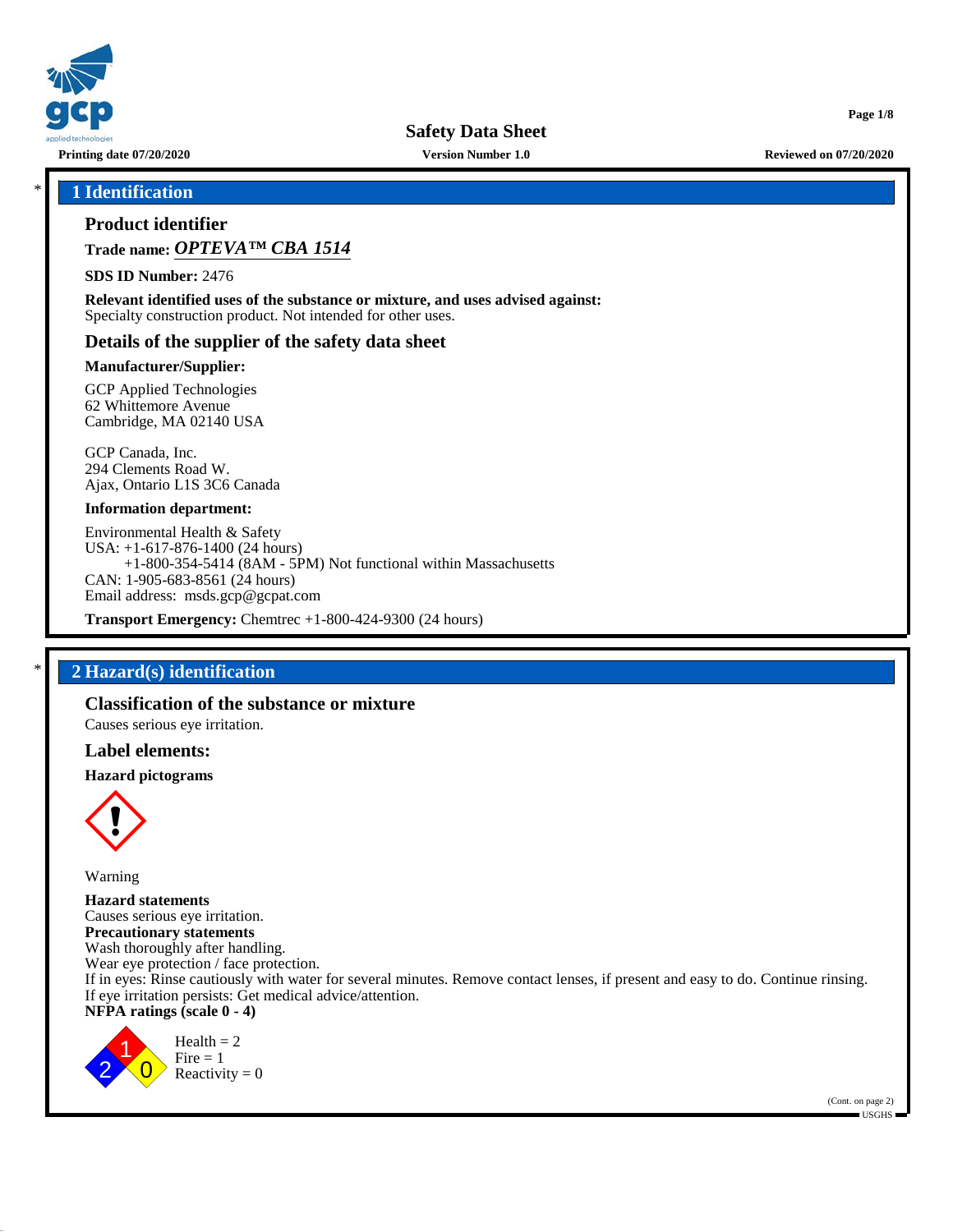**Trade name:** *OPTEVA™ CBA 1514*

#### **HMIS-ratings (scale 0 - 4)**

**HEALTH**  FIRE **REACTIVITY** 0  $^{\ast 2}$  $\boxed{1}$ Health  $= *2$  $Flammability = 1$ Reactivity  $= 0$ 

## **Other hazards**

**Results of PBT and vPvB assessment**

**PBT:** Not applicable. **vPvB:** Not applicable.

## \* **3 Composition/information on ingredients**

## **Chemical characterization: Mixture**

**Description:** Mixture of the hazardous substance(s) listed below with additional nonhazardous ingredients.

| <b>Hazardous components:</b>   |               |  |
|--------------------------------|---------------|--|
| $122-20-3$ Triisopropanolamine | 5-10%         |  |
| $64-19-7$ Acetic acid          | $3.0 - 5.0\%$ |  |
| 102-71-6 Triethanolamine       | $3.0 - 5.0\%$ |  |

## \* **4 First-aid measures**

#### **Description of first aid measures**

**General information:** Get medical advice/attention if you feel unwell.

#### **After inhalation:**

Supply fresh air. If required, provide artificial respiration. Keep patient warm. Consult doctor if symptoms persist.

#### **After skin contact:**

Immediately wash contaminated skin with soap or mild detergent and water. If this chemical soaks clothing, immediately remove clothing and wash skin.

**After eye contact:** Rinse opened eye for several minutes under running water. If symptoms persist, consult a doctor.

#### **After swallowing:**

Rinse mouth.

Do NOT induce vomiting.

Do not induce vomiting; immediately call for medical help.

Never give anything by mouth to an unconscious person.

### **Information for doctor:**

**Most important symptoms and effects, both acute and delayed** No further relevant information available.

**Indication of any immediate medical attention and special treatment needed** No further relevant information available.

## \* **5 Fire-fighting measures**

**Special hazards arising from the substance or mixture** No further relevant information available.

**Additional information** Collect contaminated fire fighting water separately. It must not enter the sewage system.

 USGHS (Cont. on page 3)

(Cont. from page 1)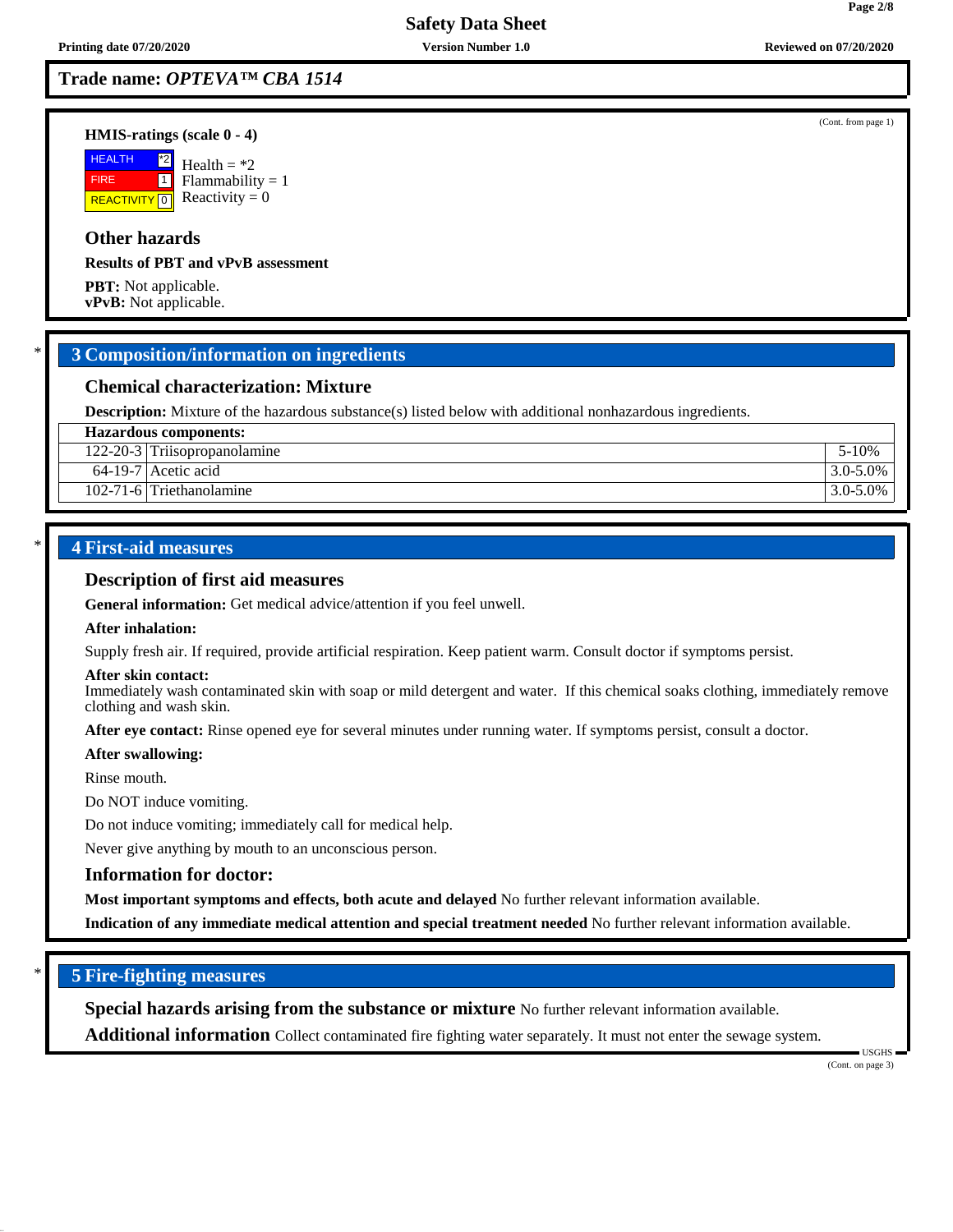## **Trade name:** *OPTEVA™ CBA 1514*

#### (Cont. from page 2)

**Page 3/8**

## **6 Accidental release measures**

## **Personal precautions, protective equipment and emergency procedures**

Wear protective equipment. Keep unprotected persons away.

### **Methods and material for containment and cleaning up:**

Contain and/or absorb spill with inert material (i.e. sand, vermiculite) then place in a suitable container.

Sweep up spilled product into receptacles.

Dispose contaminated material as waste according to section 13 of the SDS.

### **Reference to other sections**

See Section 7 for information on safe handling.

See Section 8 for information on personal protection equipment.

See Section 13 for disposal information.

## \* **7 Handling and storage**

#### **Handling:**

#### **Precautions for safe handling**

Open and handle receptacle with care. Avoid contact with eyes, skin and clothing. Do not take internally. Practice good personal hygiene to avoid ingestion. Use only with adequate ventilation. Wash clothing before reuse. FOR PROFESSIONAL USE ONLY. KEEP OUT OF CHILDREN'S REACH.

**Information about protection against explosions and fires:** No special measures required.

### **Conditions for safe storage, including any incompatibilities**

**Storage:**

**Information about storage in one common storage facility:** No special measures required.

**Further information about storage conditions:** Keep receptacle tightly sealed.

**Specific end use(s)** No further relevant information available.

### \* **8 Exposure controls/personal protection**

**Additional information about design of technical systems:** No further data; see item 7.

**Control parameters**

**Components with limit values that require monitoring at the workplace:**

**64-19-7 Acetic acid**

PEL (USA) Long-term value: 25 mg/m<sup>3</sup>, 10 ppm REL (USA) Short-term value:  $37 \text{ mg/m}^3$ ,  $15 \text{ ppm}$ Long-term value:  $25 \text{ mg/m}^3$ ,  $10 \text{ ppm}$ TLV (USA) Short-term value:  $37 \text{ mg/m}^3$ ,  $15 \text{ ppm}$ Long-term value: 25 mg/m<sup>3</sup>, 10 ppm

#### **102-71-6 Triethanolamine**

TLV (USA) Long-term value: 5 mg/m<sup>3</sup>

**Additional information:** The lists that were valid during the creation were used as basis.

(Cont. on page 4) USGHS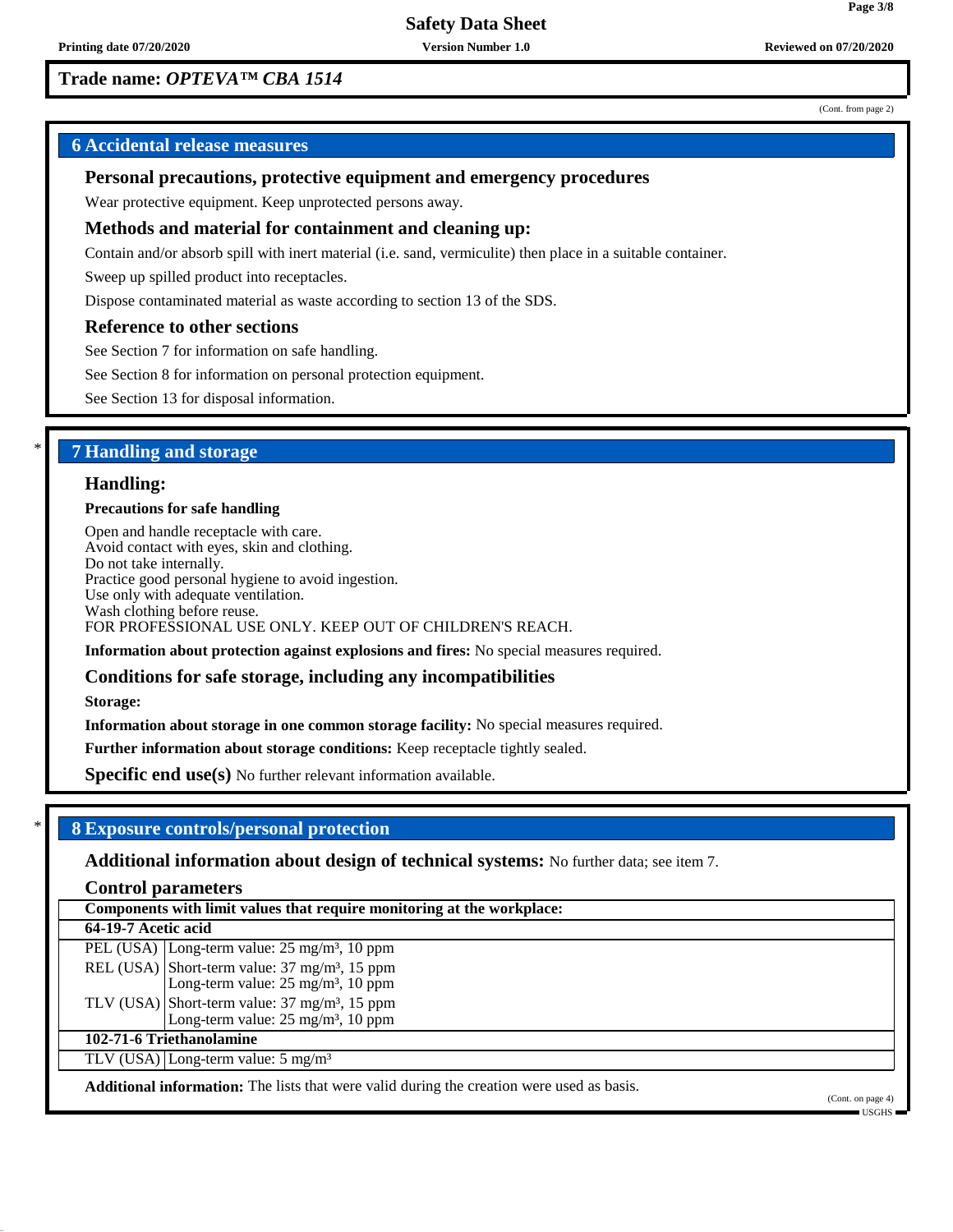**Trade name:** *OPTEVA™ CBA 1514*

(Cont. from page 3)

## **Exposure controls**

**Personal protective equipment:**

**General protective and hygienic measures:**

Avoid contact with the eyes and skin.

The usual precautionary measures for handling chemicals should be followed.

#### **Breathing equipment:**

Respiratory protection is not normally required. However, a chemical cartridge respirator with organic vapor cartridge and a prefilter for dusts/mists is required at or above the applicable exposure limits (consult exposure guidelines). If no limits exist, use an approved respirator whenever a vapor or mist is generated or if respiratory irritation occurs. Supplied air respirator (SCBA) is required at exposure levels above the capabilities of a chemical cartridge respirator.

#### **Protection of hands:**

Gloves should be worn to prevent skin contact and should be impermeable and resistant to the product.

Rubber or other impervious gloves should be worn to prevent skin contact.

**Material of gloves** Gloves should be worn to prevent skin contact and should be impermeable and resistant to the product.

#### **Eye protection:**



Safety glasses with side shield protection.

Safety glasses with side shields should be worn to prevent contact due to splashing. Under high vapor mist concentrations, tightly sealed goggles should be worn.



A face shield should also be worn if there is potential exposure to splash or spray.

#### **Body protection:**

Protective work clothing

Use personal protective equipment as required.

Take off contaminated clothing.

## \* **9 Physical and chemical properties**

| Information on basic physical and chemical properties                                                                                      |                                                                                         |                      |
|--------------------------------------------------------------------------------------------------------------------------------------------|-----------------------------------------------------------------------------------------|----------------------|
| <b>General Information</b><br>Appearance:<br>Form:<br>Color:<br>Odor:<br><b>Odor threshold:</b>                                            | Liquid<br>Amber colored<br><b>Odorless</b><br>Not determined.                           |                      |
| pH-value (~) at 20 $^{\circ}$ C (68 $^{\circ}$ F):                                                                                         | 7                                                                                       |                      |
| <b>Change in condition</b><br><b>Melting point/Melting range:</b><br><b>Boiling point/Boiling range:</b><br><b>Flash point:</b><br>Method: | Undetermined.<br>100 °C (212 °F)<br>> 93 °C (> 199.4 °F)<br>(estimated) Aqueous system. |                      |
| <b>Flammability (solid, gaseous):</b>                                                                                                      | Not applicable.                                                                         |                      |
| <b>Ignition temperature:</b>                                                                                                               | 305 °C (581 °F)                                                                         |                      |
| <b>Decomposition temperature:</b>                                                                                                          | Not determined.                                                                         |                      |
|                                                                                                                                            |                                                                                         | (Cont. on page $5$ ) |

USGHS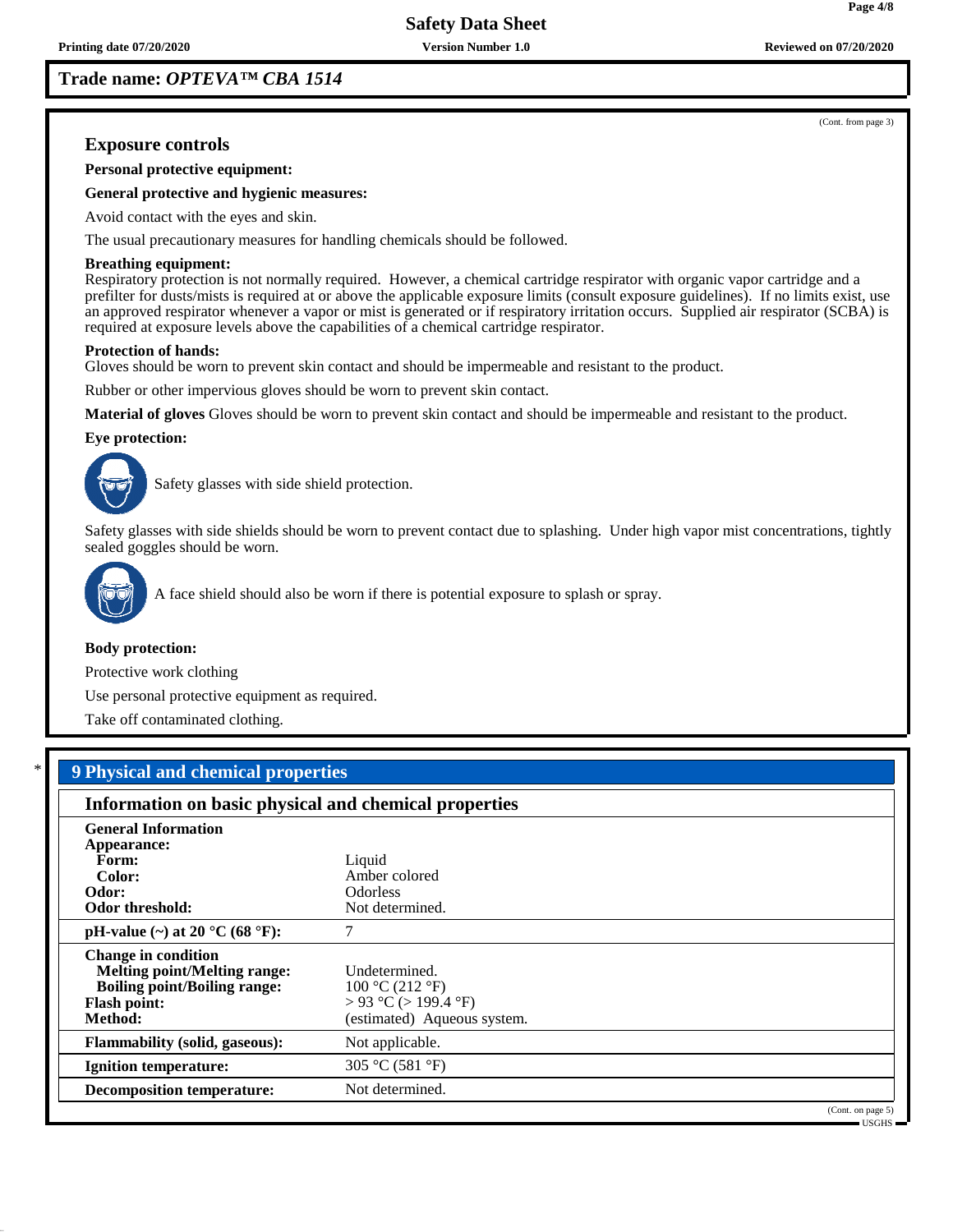## **Trade name:** *OPTEVA™ CBA 1514*

|                                                          |                                               | (Cont. from page 4) |
|----------------------------------------------------------|-----------------------------------------------|---------------------|
| Auto igniting:                                           | Product is not self-igniting.                 |                     |
| Danger of explosion:                                     | Product does not present an explosion hazard. |                     |
| <b>Explosion limits:</b>                                 |                                               |                     |
| Lower:                                                   | Not determined.                               |                     |
| <b>Upper:</b>                                            | Not determined.                               |                     |
| Vapor pressure:                                          | Not determined.                               |                     |
| Density: (~) at 20 °C (68 °F)                            | $1.1$ g/cm <sup>3</sup> (9.2 lbs/gal)         |                     |
| <b>Relative density</b>                                  | Not determined.                               |                     |
| Vapor density                                            | Not determined.                               |                     |
| <b>Evaporation rate</b>                                  | Not determined.                               |                     |
| Solubility in / Miscibility with                         |                                               |                     |
| Water:                                                   | Not miscible or difficult to mix.             |                     |
| Partition coefficient (n-octanol/water): Not determined. |                                               |                     |
| Viscosity:                                               |                                               |                     |
| Dynamic:                                                 | Not determined.                               |                     |
| Kinematic:                                               | Not determined.                               |                     |
| Molecular weight                                         | Not applicable.                               |                     |
| <b>Other information</b>                                 | No further relevant information available.    |                     |

## **10 Stability and reactivity**

**Reactivity** Stable under normal conditions.

**Chemical stability**

**Thermal decomposition:** No decomposition if used according to specifications.

#### **Possibility of hazardous reactions**

No dangerous reactions known.

No further relevant information available.

**Conditions to avoid** No further relevant information available.

**Incompatible materials:** No further relevant information available.

**Hazardous decomposition products:** Carbon monoxide and carbon dioxide

**Additional information:** See section 7 for information on handling, storage and conditions to be avoided.

## \* **11 Toxicological information**

## **Information on toxicological effects**

**Acute toxicity:**

| LD/LC50 values relevant for classification: |                          |                               |  |  |
|---------------------------------------------|--------------------------|-------------------------------|--|--|
| 64-19-7 Acetic acid                         |                          |                               |  |  |
| Dermal LD50                                 |                          | $3310$ mg/kg (rat)            |  |  |
|                                             | 102-71-6 Triethanolamine |                               |  |  |
| Oral                                        | LD50                     | 5300 mg/kg (guinea pig)       |  |  |
|                                             |                          | 6400 mg/kg (rat - male)       |  |  |
| Dermal LD50                                 |                          | $>10000$ mg/kg (rabbit)       |  |  |
|                                             |                          | $LC50, 96h$ 11800 mg/l (fish) |  |  |
|                                             |                          |                               |  |  |

### **Primary irritant effect:**

**on the skin:** No irritating effect expected

(Cont. on page 6) USGHS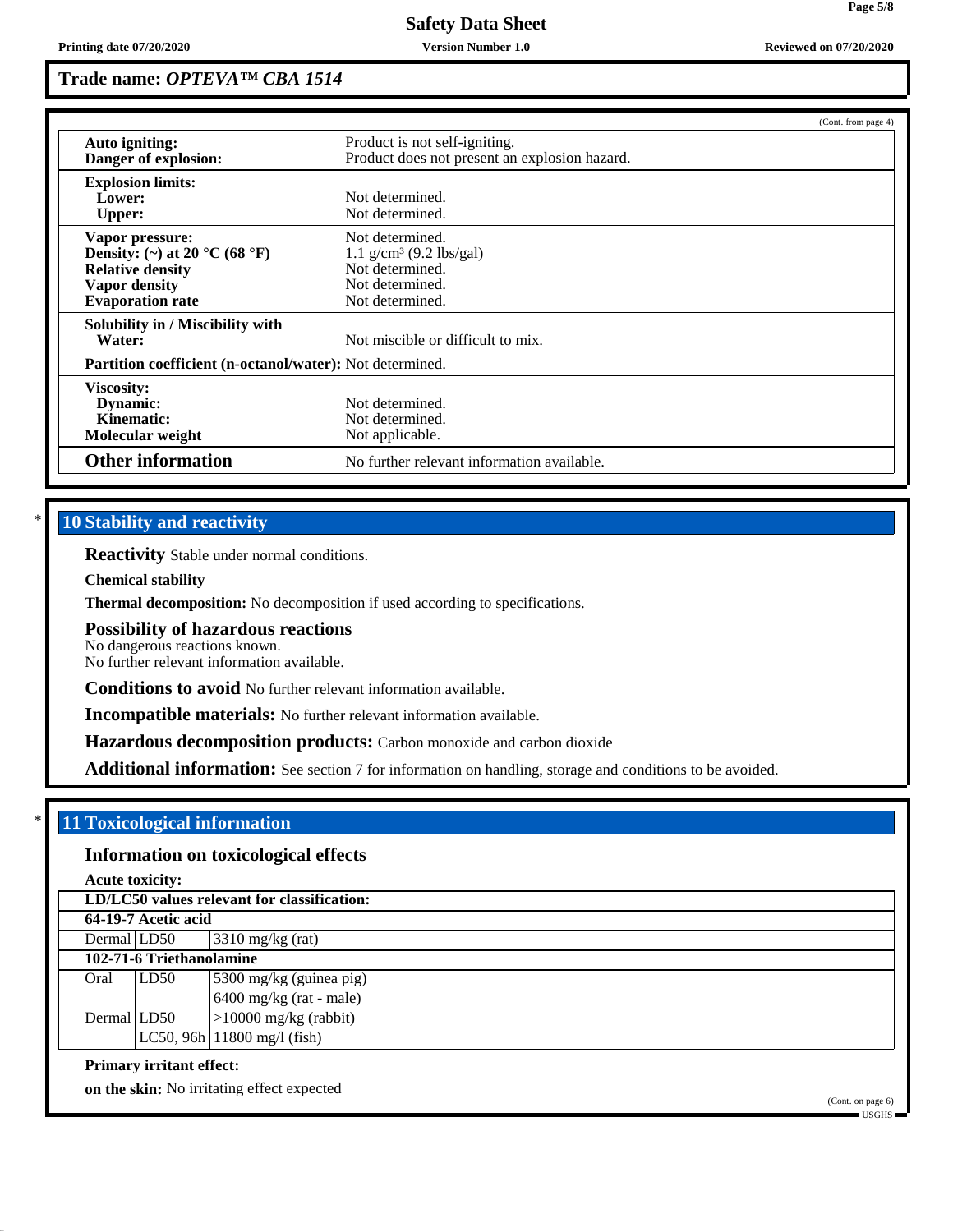**Printing date 07/20/2020 Version Number 1.0 Reviewed on 07/20/2020**

# **Safety Data Sheet**

**Trade name:** *OPTEVA™ CBA 1514*

|                                                                                                                                                                          | (Cont. from page 5) |
|--------------------------------------------------------------------------------------------------------------------------------------------------------------------------|---------------------|
| on the eve: Causes serious eve irritation.                                                                                                                               |                     |
| <b>inhalation:</b> No irritating effect expected                                                                                                                         |                     |
| Additional toxicological information:                                                                                                                                    |                     |
| 102-71-6 Triethanolamine                                                                                                                                                 |                     |
| NOEC/NOEL 16 mg/l (crustaceans) (Chronic NOEC)                                                                                                                           |                     |
| Carcinogenic categories                                                                                                                                                  |                     |
| <b>IARC</b> (International Agency for Research on Cancer) Human Carcinogenicity:<br>Group 1- Positive, Group 2A- Probable, Group 2B- Possible, Group 3- Not Classifiable |                     |
| 102-71-6 Triethanolamine                                                                                                                                                 | 3                   |
| <b>NTP (National Toxicology Program)</b><br>$K-Known$ to be carcinogenic, $\overline{R}-May$ reasonably be anticipated to be carcinogenic                                |                     |
| None of the ingredients are listed.                                                                                                                                      |                     |
| <b>OSHA-Ca (Occupational Safety &amp; Health Administration)</b>                                                                                                         |                     |
| None of the ingredients are listed.                                                                                                                                      |                     |

## **12 Ecological information**

**Toxicity**

**Aquatic toxicity:**

**102-71-6 Triethanolamine**

EC50, 48h 609.88 mg/l (daphnia magna)

EC50,  $72h$  512 mg/l (algae)

Persistence and degradability No further relevant information available.

### **Behavior in environmental systems:**

**Bioaccumulative potential** No further relevant information available.

**Mobility in soil** No further relevant information available.

## **Additional ecological information:**

**General notes:** Do not allow undiluted product or large quantities of it to reach ground water, water course or sewage system.

## **Results of PBT and vPvB assessment**

**PBT:** Not applicable. **vPvB:** Not applicable.

**Other adverse effects** No further relevant information available.

## **13 Disposal considerations**

### **Disposal methods:**

Consult all regulations (federal, state, provincial, local) or a qualified waste disposal firm when characterizing product for disposal. Dispose of waste in accordance with all applicable regulations.

## **Recommendation:**



Must not be disposed of together with household garbage. Do not allow product to reach sewage system.

(Cont. on page 7) USGHS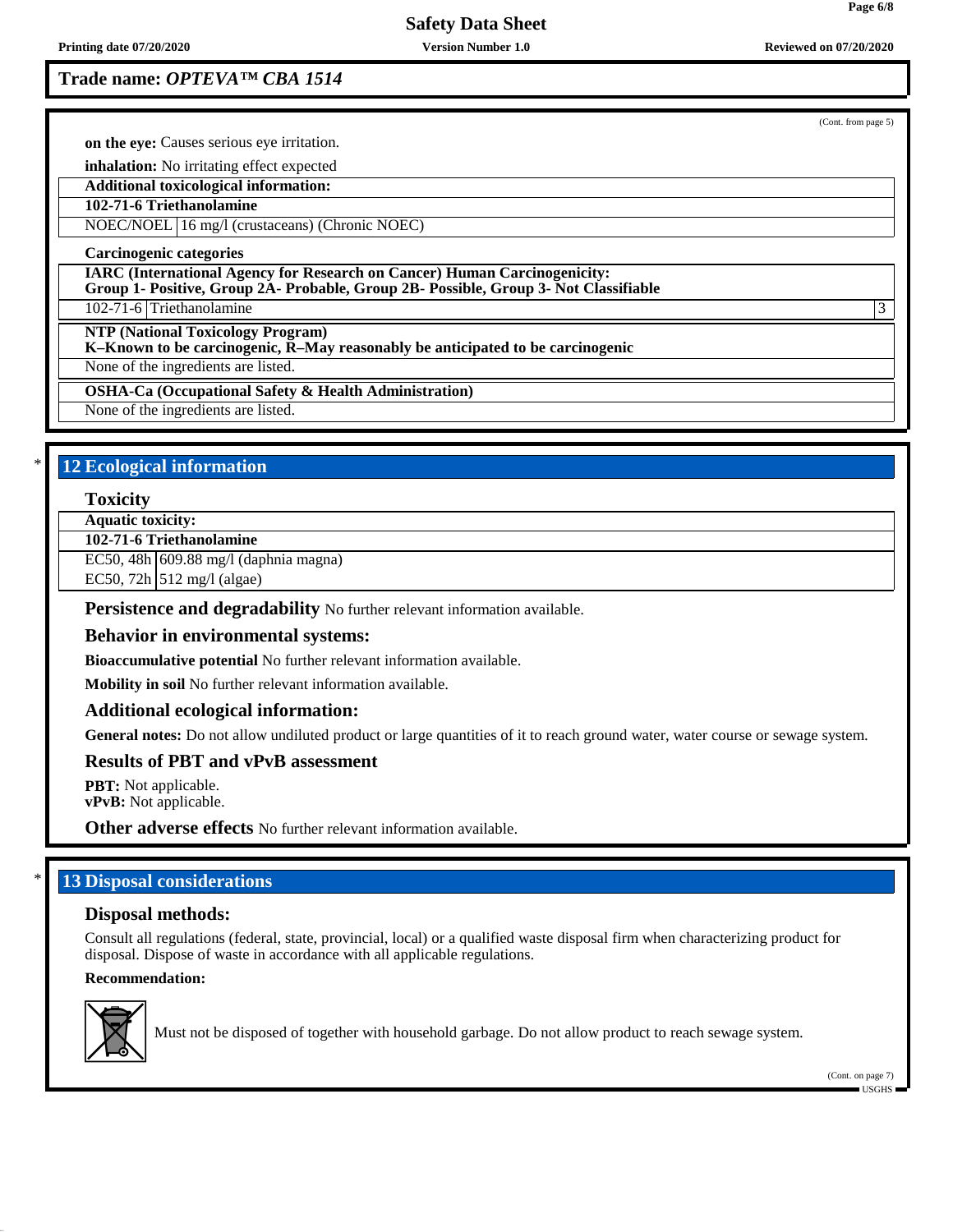## **Trade name:** *OPTEVA™ CBA 1514*

(Cont. from page 6)

## **Uncleaned packagings:**

**Recommendation:** Dispose of contents/container in accordance with local/regional/national/international regulations.

| <b>14 Transport information</b>                           |                                                                                                          |
|-----------------------------------------------------------|----------------------------------------------------------------------------------------------------------|
| <b>UN-Number</b><br>DOT, IMDG, IATA                       | Not applicable.                                                                                          |
| UN proper shipping name<br>DOT, IMDG, IATA                | Not applicable.                                                                                          |
| <b>Transport hazard class(es)</b>                         |                                                                                                          |
| DOT, IMDG, IATA<br><b>Class</b>                           | Not applicable.                                                                                          |
| <b>Packing group</b><br>DOT, IMDG, IATA                   | Not applicable.                                                                                          |
| <b>Environmental hazards:</b><br><b>Marine pollutant:</b> | N <sub>0</sub>                                                                                           |
| <b>Special precautions for user</b>                       | Not applicable.                                                                                          |
|                                                           | Transport/Additional information: Not classified as a dangerous good for transport by road, rail or air. |
| <b>DOT</b><br><b>Remarks:</b>                             | Not Regulated.                                                                                           |
| <b>UN</b> "Model Regulation":                             | Not applicable.                                                                                          |

## **15 Regulatory information**

**SARA (Superfund Amendments and Reauthorization Act)**

**Section 302/304 (extremely hazardous substances):**

None of the ingredients is listed.

**Section 313 Reportable Ingredients (Chemicals present below reporting threshold are exempt):**

None of the ingredients is listed.

**SARA Section 312/Tier I & II Hazard Categories:** Health Hazard - Serious eye damage or eye irritation

**North America Chemical Inventory Status**

**TSCA (Toxic Substances Control Act - United States):**

All ingredients are listed or exempt from listing unless otherwise noted below.

**CEPA (Canadian DSL):**

All ingredients are listed or exempt from listing unless otherwise noted below.

**Right to Know Ingredient Disclosure:**

Proprietary Acetate Salt

14806-72-5 Triethanolamine acetate 7732-18-5 Water

**California Proposition 65: (Substances <0.1% unless noted in Section 3)**

**Chemicals known to cause cancer:**

None of the ingredients is listed.

**Chemicals known to cause reproductive toxicity for females:**

None of the ingredients are listed.

**Chemicals known to cause reproductive toxicity for males:**

None of the ingredients are listed.

(Cont. on page 8) USGHS

**Page 7/8**